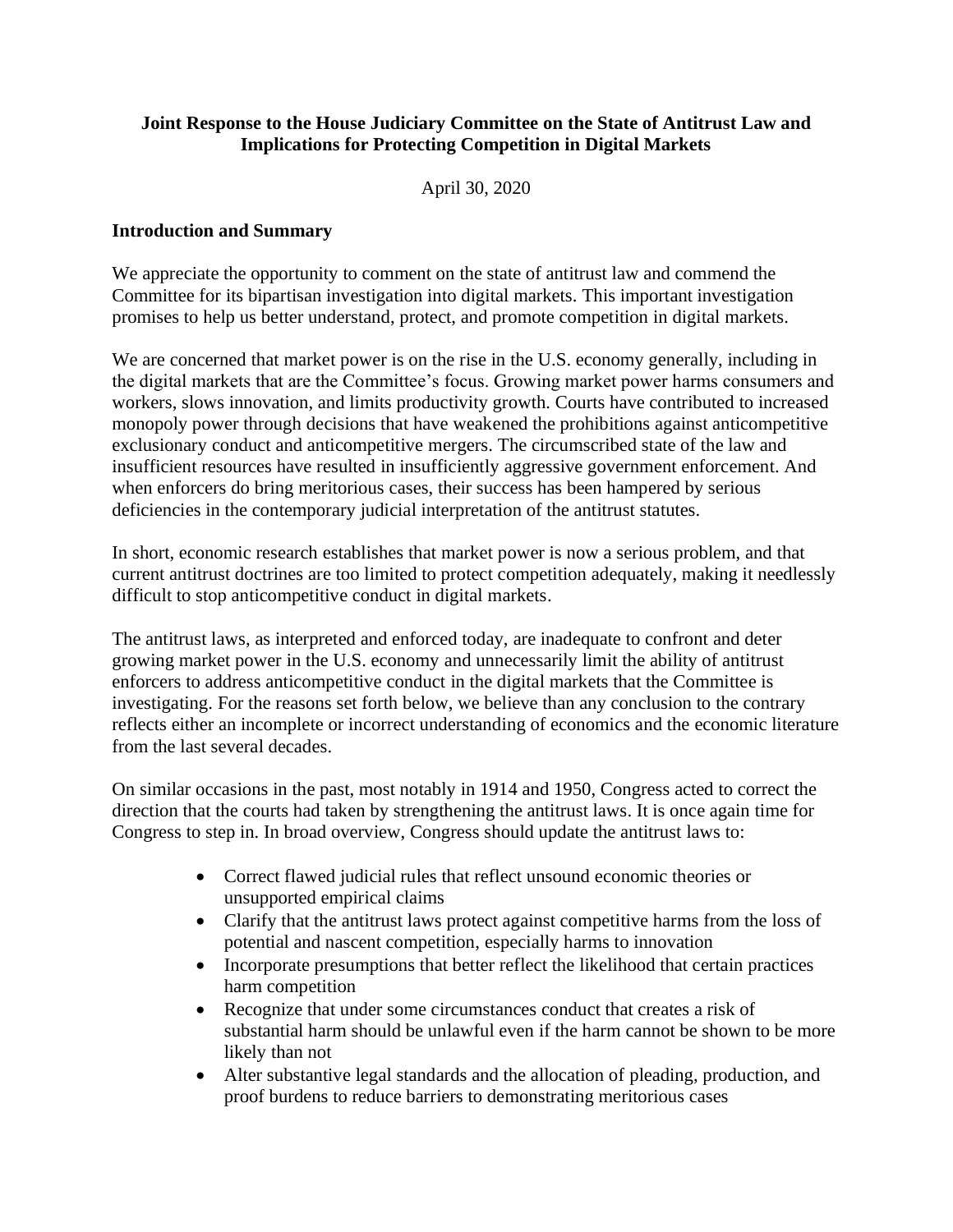Congress also should improve the effectiveness of antitrust enforcement by increasing the resources available to the federal antitrust enforcement agencies and increasing penalties.

Our discussion below identifies the problems and proposals for correcting them. The signatories to this letter strongly believe that antitrust enforcement has become too lax, in large part because of the courts, and that Congress must act to correct this problem. Specific variations on this theme are described below, although not all of the signatories agree on all the variations.<sup>1</sup> We hope the Committee will respond to these concerns with appropriate legislation, and we would be happy to work with the Committee to help develop legislative language.

## **Background on Growing Market Power**

<span id="page-1-0"></span>Effective antitrust enforcement helps protect and foster competitive markets, and thus helps ensure competitive prices for products and services, spurs innovation, and provides a business environment conducive to entrepreneurial activity. Notwithstanding our well-developed antitrust laws and extensive enforcement institutions, today's U.S. economy suffers from growing market power, in both product markets and labor markets.<sup>2</sup> The direct victims include consumers and other exploited buyers, and workers, farmers and other exploited suppliers. In addition, growing market power slows the rate of innovation and productivity growth in the economy as a whole.<sup>3</sup>

<span id="page-1-1"></span>Overly lenient antitrust rules in the areas of primary concern to the Committee—mergers and monopolization (which usually involves exclusionary conduct)—have likely contributed substantially to our market power problem.<sup>4</sup> Market power is on the rise in a number of major

<sup>1</sup> By signing this statement, a signatory does not necessarily endorse every specific conclusion reached in the statement or stated in a document referenced in the statement.

<sup>2</sup> *See generally* JONATHAN B. BAKER, THE ANTITRUST PARADIGM (2019); Fiona Scott Morton, *Reforming U.S. antitrust enforcement and competition policy*, in VISION 2020: EVIDENCE FOR A STRONGER ECONOMY (Washington Center for Equitable Growth, 2020); Carl Shapiro, *Protecting Competition in the American Economy: Merger Control, Tech Titans, Labor Markets*, 33 J. ECON. PERSP. 69 (2019). These sources also explain why benign explanations for the economic evidence of growing market power are insufficient. On labor market power, see Suresh Naidu, Eric Posner & E. Glen Weyl, *Antitrust Remedies for Labor Market Power*, 132 HARV. L. REV. 537 (2018).

<sup>3</sup> *See generally*, Carl Shapiro, *Competition and Innovation: Did Arrow Hit the Bull's Eye?*, *in* THE RATE AND DIRECTION OF INVENTIVE ACTIVITY REVISITED (Josh Lerner & Scott Stern, eds. 2012); Nicholas Bloom & John Van Reenen, *Why Do Management Practices Differ Across Firms and Countries?* 24 J. ECON.PERSP. 203 (2010); Thomas J. Holmes & James A. Schmitz Jr., *Competition and Productivity: A Review of Evidence*, 2 ANN'L REV. ECON. 619 (2010); Jonathan B. Baker, *Beyond Schumpeter vs. Arrow: How Antitrust Fosters Innovation*, 74 ANTITRUST L. J. 575 (2007).

<sup>4</sup> Because the Committee's request focused on exclusionary conducts and mergers, we do not discuss problems with antitrust enforcement involving collusive conduct, such as horizontal agreements, other than as facilitated by merger.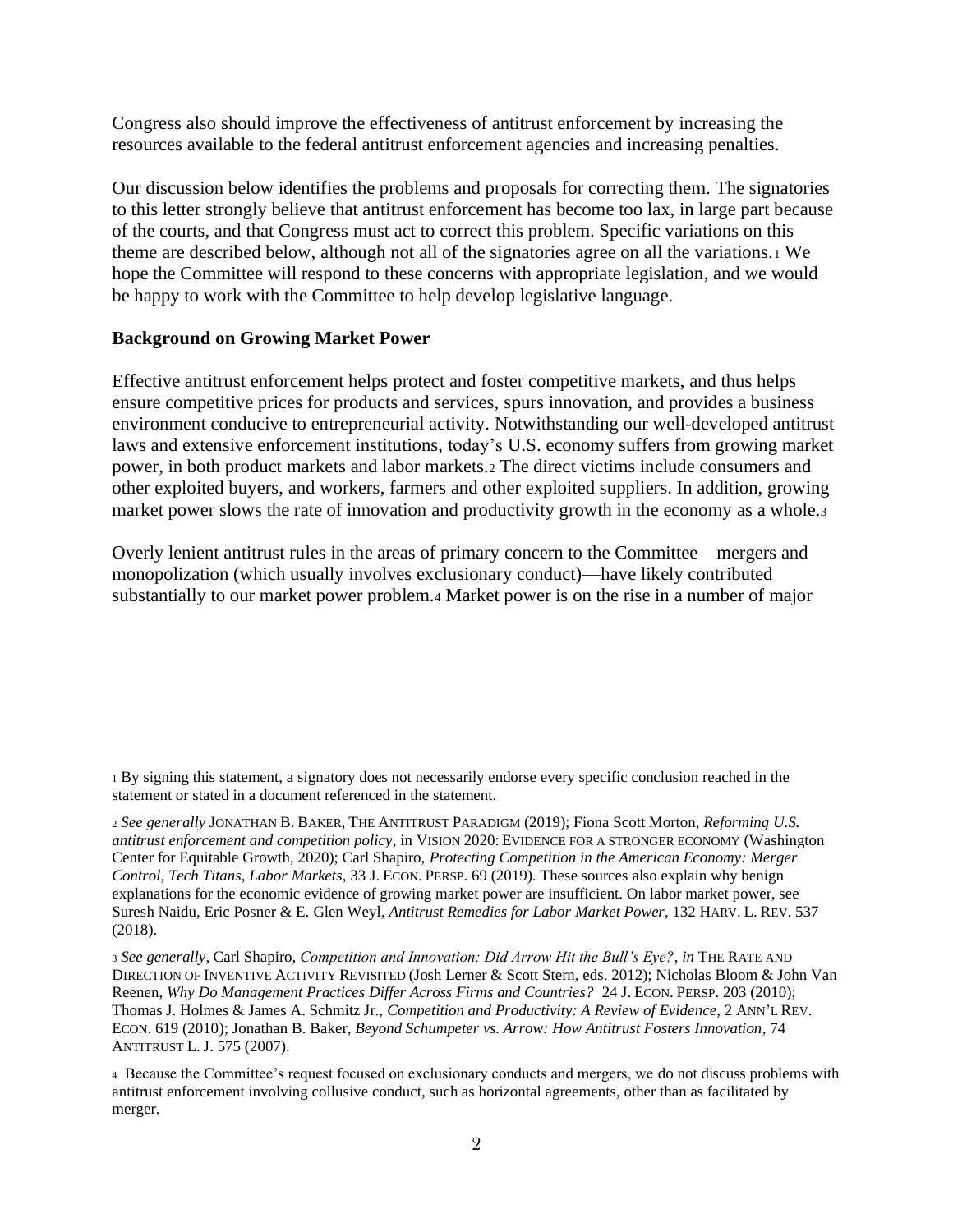<span id="page-2-1"></span><span id="page-2-0"></span>industries, including, for example, airlines, brewing, 6 and hospitals, 7 where multiple horizontal mergers that were allowed to proceed without antitrust challenge have markedly increased concentration in important markets and facilitated the exercise of market power.<sup>8</sup> Exclusionary conduct by dominant companies that stifles competition from actual and potential rivals including nascent rivals with capabilities for challenging a dominant firm's market power and firms with competing R&D efforts—impairs what is often the most important economic force creating competitive pressure for dominant firms.<sup>9</sup> Although government monopolization cases have never been common in the modern era,<sup>10</sup> they have become even less common in recent years, even though market power has been on the rise.<sup>11</sup> According to its workload reports, the

<span id="page-2-3"></span><span id="page-2-2"></span><sup>5</sup> *E.g.*, Federico Ciliberto & Jonathan W. Williams*, Does Multimarket Contact Facilitate Tacit Collusion? Inference on Conduct Parameters in the Airline Industry*, 45 RAND J. Econ. 764 (2014); Gaurab Aryal, Federico Ciliberto & Benjamin T. Leyden, Public Communication and Collusion in the Airline Industry (Becker Friedman Inst., Working Paper No. 2018-11, 2018); Severin Borenstein & Nancy L. Rose*, How Airline Markets Work . . . Or Do They? Regulatory Reform in the Airline Industry*, *in* ECONOMIC REGULATION AND ITS REFORM: WHAT HAVE WE LEARNED? 63 (Nancy L. Rose, ed. 2014).

<sup>6</sup> *E.g.*, Nathan H. Miller & Matthew C. Weinberg, U*nderstanding the Price Effects of the MillerCoors Joint Venture*, 85 ECONOMETRICA 1763 (2017); Nathan H. Miller, Gloria Sheu & Matthew C. Weinberg, Oligopolistic Price Leadership and Mergers: The United States Beer Industry (Working Paper 2019), available at https://ssrn.com/abstract=3239248. Although a large number of craft brewers have entered in recent years, they cannot easily and inexpensively expand output, so the craft brewing sector remains too small to undermine the market power of the large brewers that account for most of the beer sold.

<sup>7</sup> *E.g.*, Martin Gaynor, Diagnosing the Problem: Exploring the Effects of Consolidation and Anticompetitive

Conduct in Health Care Markets (Testimony before the H. Comm. on the Judiciary, March 7, 2019); Zack Cooper, Stuart Craig, Martin Gaynor & John Van Reenen, *The Price Ain't Right? Hospital Prices and Health Spending on the Privately Insured,* 134 Q.J. ECON. 51 (2019); Matt Schmitt, *Multimarket Contact in the Hospital Industry*, 10 AM. ECON. J. ECON.POL'Y 361 (2018); David M. Cutler & Fiona Scott Morton. *Hospitals, Market Share, and Consolidation*, 310 J. AM. MED. ASS'N. 1964 (2013); Leemore Dafny, Kate Ho & Robin S. Lee, The Price Effects of Cross-Market Hospital Mergers (NBER Working Paper No. 22106 2016).

<sup>8</sup> The economic literature, including the studies referenced *supra* notes [5](#page-2-0)[-7](#page-2-1) establishes that firms are exercising market power in these and other industries through evidence independent of concentration trends in those industries. Put differently, the evidence that market power is on the rise is neither based exclusively nor primarily on evidence about trends in market concentration. We do not rely on evidence about concentration trends in the economy as a whole, which is less reliable than evidence about trends in concentration in particular markets.

<sup>9</sup> On the feasibility and profitability of exclusionary conduct generally see Fiona Scott Morton, Modern U.S. antitrust theory and evidence amid rising concerns of market power and its effects 19-24 (Washington Center for Equitable Growth, 2019), https://equitablegrowth.org/research-paper/modern-u-s-antitrust-theory-and-evidenceamid-rising-concerns-of-market-power-and-its-effects/; Jonathan B. Baker, *Exclusion as a Core Competition Concern*, 78 ANTITRUST L.J. 527 (2013).

<sup>10</sup> By one count, the two federal enforcement agencies collectively brought 20 monopolization or attempt to monopolize cases between 1977 and 2000, or less than one per year. By contrast, between 1961 and 1976 the agencies brought 48 cases, or 3 per year. William E. Kovacic, *The Modern Evolution of U.S. Competition Policy Enforcement Norms*, 71 ANTITRUST L.J. 377, 449 tbl. 4 (2003).

<sup>11</sup> The number of civil non-merger cases brought by the federal enforcement agencies has been declining. One study finds that the annual average fell from 10.8 cases between 1999 and 2008 to 7.5 cases between 2009 and 2018 and that most of these cases challenge collusive agreements, not exclusionary conduct. Michael Kades, State of Federal Antitrust Enforcement Fig. 10 (Washington Center for Equitable Growth 2019),

https://equitablegrowth.org/research-paper/the-state-of-u-s-federal-antitrust-enforcement/?longform=true. Although trends in the number of cases may have multiple interpretations in the abstract, declining case counts in an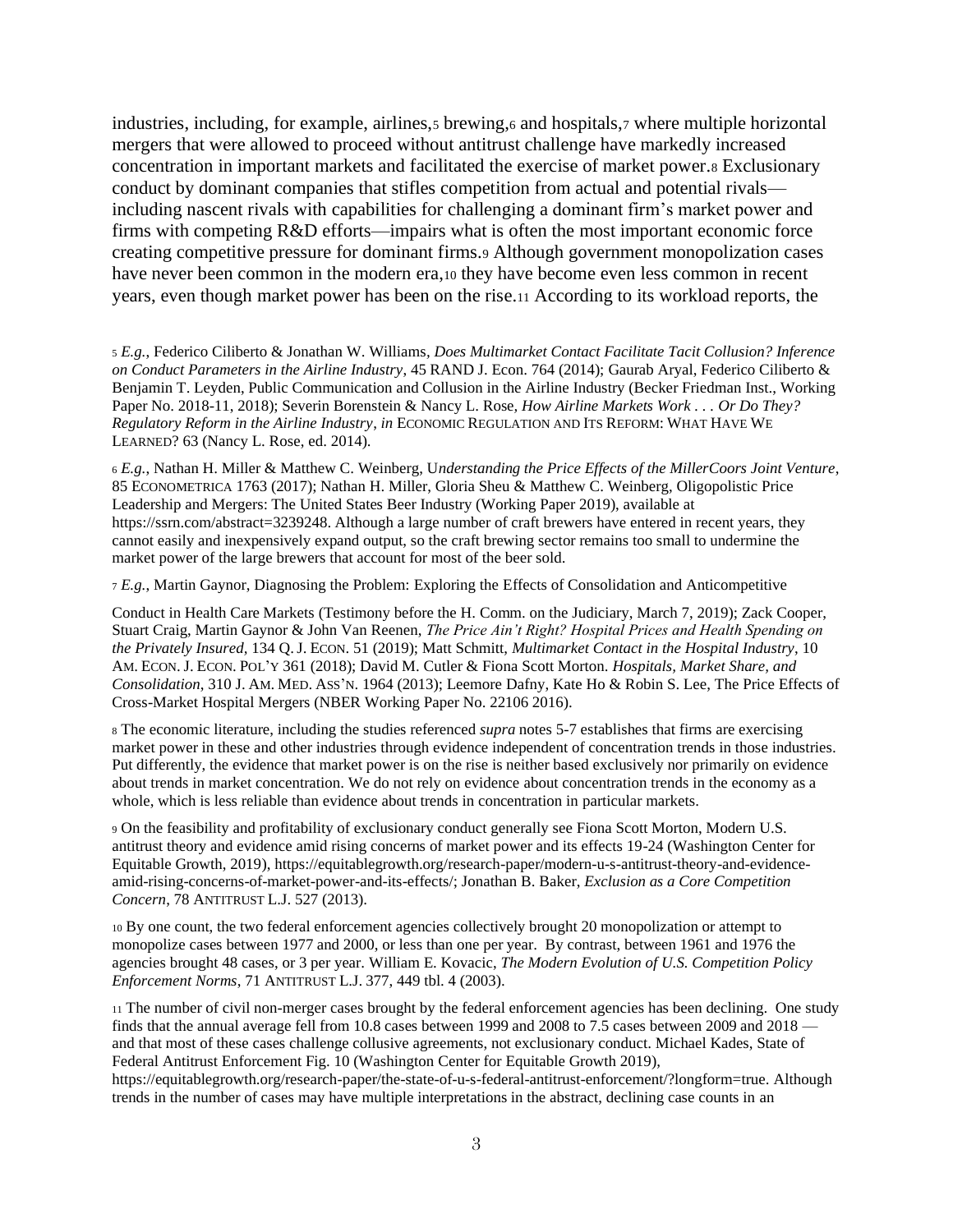Antitrust Division of the U.S. Department of Justice has brought just a single case under Section 2 of the Sherman Act during this century.<sup>12</sup>

<span id="page-3-0"></span>Growing market power is a concern in the digital marketplaces that are the focus of the Committee's investigation.<sup>13</sup> Platforms are often insulated from platform competition to a substantial extent by substantial scale economies in supply and demand (network effects) combined with customer switching costs.<sup>14</sup> The financial markets appear to value many large platforms at levels reflecting an expectation that they will earn substantial rents from the exercise of market power for an extended period of time. Moreover, the economic studies indicating that market power has grown over time suggest that it has increased particularly among firms that extensively employ information technology, both in information technology industries themselves and elsewhere in the economy.<sup>15</sup>

Large online platforms often exist in winner-take-all and winner-take-most markets. In those markets, there are likely to be long periods where a firm has a monopoly or dominant position, which makes anticompetitive conduct more dangerous.<sup>16</sup> Exclusionary conduct and mergers involving online platforms, particularly dominant ones, can harm competition among platforms and harm competition among users on platforms. Large online platforms are often prolific acquirers of other firms, including firms that might otherwise have become platform rivals or could facilitate the entry of such rivals.<sup>17</sup>

Antitrust law and enforcement have failed to respond to growing market power in substantial part because many key antitrust precedents—particularly those precedents governing exclusionary conduct—rely on unsound economic theories or unsupported empirical claims about the competitive effects of certain practices. In part for this reason, the antitrust rules constructed by the courts reflect a systematically skewed error cost balance: they are too concerned to avoid both chilling procompetitive conduct and the high costs of litigation, and too

environment of rising market power indicate that enforcement has not stepped up to address the market power problem.

<sup>12</sup> Scott Morton, supra note [9](#page-2-2) at Fig. 1. Although some exclusionary conduct cases may be brought under Section 1 of the Sherman Act, which bars unreasonable restraints of trade, the vast majority involve agreements between competitors and not exclusionary conduct. Moreover, the number of Justice Department civil Section 1 cases has been falling as well. *See* Kades, *supra* not[e 11](#page-2-3)*.*

<sup>13</sup> Our reasons for concern about the conduct of digital platforms and their exercise of market power, set forth in this paragraph and the next, do not include their mere size.

<sup>14</sup> *See* Report of the Digital Competition Expert Panel, Unlocking digital competition 35 ¶¶ 1.81-1.88 (2019), https://www.gov.uk/government/publications/unlocking-digital-competition-report-of-the-digital-competitionexpert-panel; Jacques Crémer, Yves-Alexandre de Montjoye & Heike Schwitzer, Competition Policy for the digital era, 21-22, 36, 90 (European Union 2019), https://ec.europa.eu/competition/publications/reports/kd0419345enn.pdf; Stigler Center for the study of the Economy and the State, Committee for the Study of Digital Platforms, Market Structure and Antitrust Subcommittee, 4, 6, 13-17, 40, 66 (Stigler Center July 2019), https://research.chicagobooth.edu/-/media/research/stigler/pdfs/market-structurereport.pdf?la=en&hash=E08C7C9AA7367F2D612DE24F814074BA43CAED8C.

<sup>15</sup> Baker, *supra* note [2](#page-1-0) at 18-20.

- <sup>16</sup> *See generally* Stigler Center, *supra* not[e 14.](#page-3-0)
- <sup>17</sup> *See* Stigler Center, *supra* not[e 14](#page-3-0) at 53 n.110, 66-67.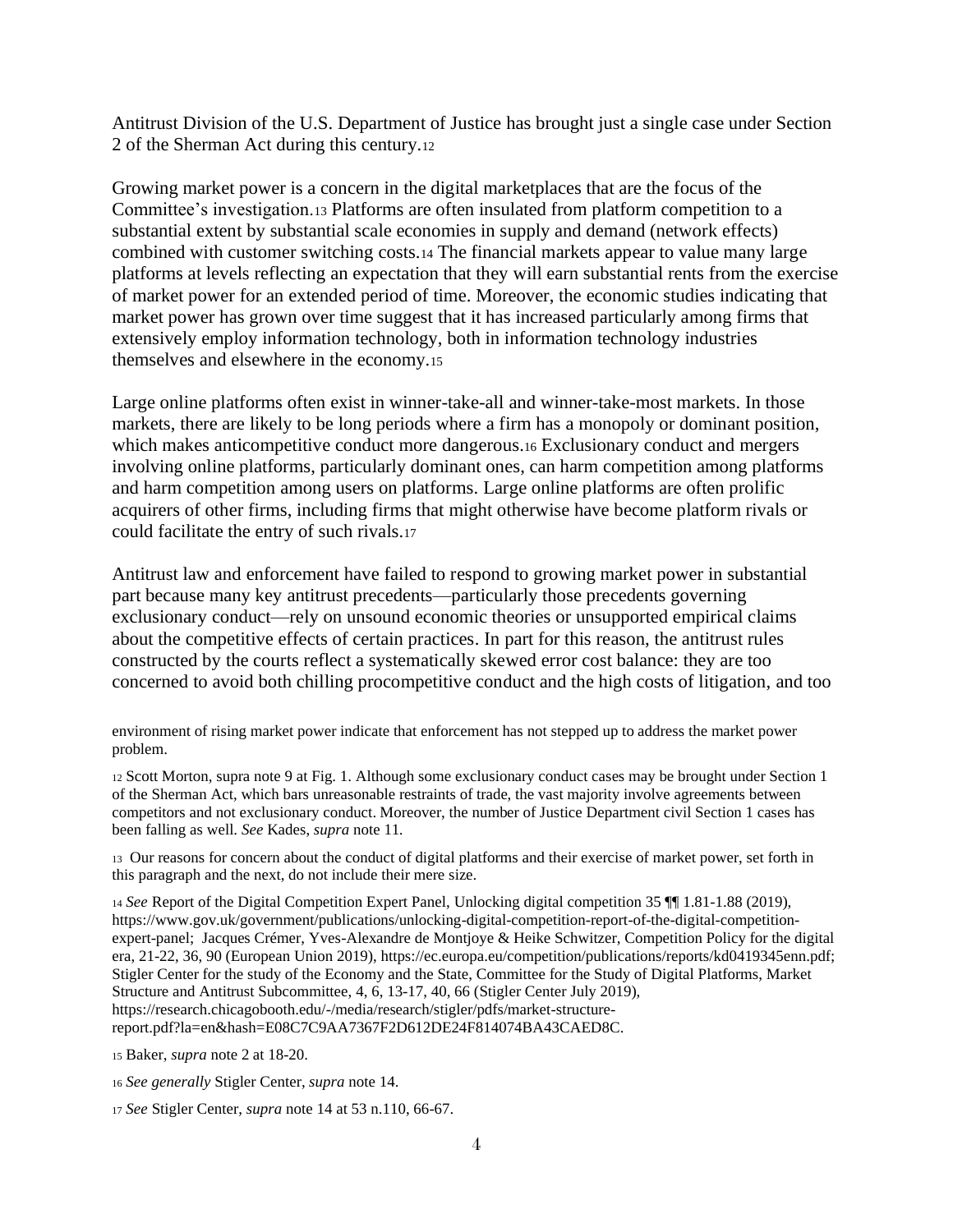dismissive of the costs of *failing* to deter harmful conduct. Excessively permissive precedents and unsound or unsupported economic claims have, in turn, encouraged overly cautious enforcement policies and overly demanding proof requirements and have discouraged government enforcers and private plaintiffs from bringing meritorious exclusionary conduct cases.<sup>18</sup> These developments have likely contributed to an increased incidence and exercise of market power across the U.S. economy.

Overly lenient antitrust rules have been defended with reference to mistaken and unjustified assumptions—including erroneous claims that markets self-correct quickly, monopolies best promote innovation, firms with monopoly power can obtain only a single monopoly profit, vertical restraints and mergers almost invariably benefit competition even in oligopoly markets, courts and enforcers are manipulated by complaining competitors, and courts cannot tell whether exclusionary conduct harms competition or benefits it. Each of those mistaken assumptions leads courts to underestimate the likelihood antitrust violations and the resulting harm.<sup>19</sup> The evidence shows, in contrast to these mistaken assumptions, that:<sup>20</sup>

- <span id="page-4-0"></span>• Without legal intervention, markets often take a long time to correct anticompetitive activity
- Monopolies can and often do stifle innovation
- A monopolist can often earn additional profits by extending its monopoly into related markets, or by using exclusionary conduct to preserve market power in its primary market
- Vertical restraints and mergers, particularly in oligopoly markets, deserve no presumption that they improve competition—in many cases they can harm competition<sup>21</sup>
- <span id="page-4-1"></span>• Both the enforcement agencies and the courts understand that competitors may have ulterior motives, and they can judge them; the more likely danger is that generalist judges with limited antitrust experience or expertise are too willing to accept the self-serving testimony of defendants over documents and economic reasoning<sup>22</sup>

<sup>18</sup> Moreover, the adoption of more lenient antitrust rules has not simplified antitrust litigation.

<sup>19</sup> For an example, *see* Michael Kades, Underestimating the cost of underenforcing U.S. antitrust laws (Washington Center for Equitable Growth 2019) (discussing history of antitrust litigation challenging reverse-payments settlements), https://equitablegrowth.org/competitive-edge-underestimating-the-cost-of-underenforcing-u-s-antitrustlaws/.

<sup>20</sup> Jonathan B. Baker, *Taking the Error Out of "Error Cost" Analysis: What's Wrong with Antitrust's Right,* 80 ANTITRUST L.J. 1 (2015).

<sup>21</sup> Marissa Beck & Fiona M. Scott Morton, Evaluating the Evidence on Vertical Mergers (2020), https://ssrn.com/abstract=3554073, survey the literature on vertical mergers and explain why the older studies of the consequences of vertical conduct surveyed in Francine Lafontaine & Margaret Slade, *Vertical Integration and Firm Boundaries: The Evidence*, 45 J. ECON. LIT. 629 (2007), do not support a claim that vertical integration should be presumed to benefit competition.

<sup>22</sup> *United States v. AT&T, Inc.,* 310 F. Supp. 3d 166, 204 (dismissing companies' internal documents) (D.D.C. 2018), aff'd 916 F.3d 1029 (D.C. Cir. 2019); *id.* at 211 (accepting credibility of defendants' witnesses); *New York v. Deutsche Telekom AG,* 2020 WL 635499 at \*41-\*42 (D.D.C. 2018) (rejecting documentary evidence and accepting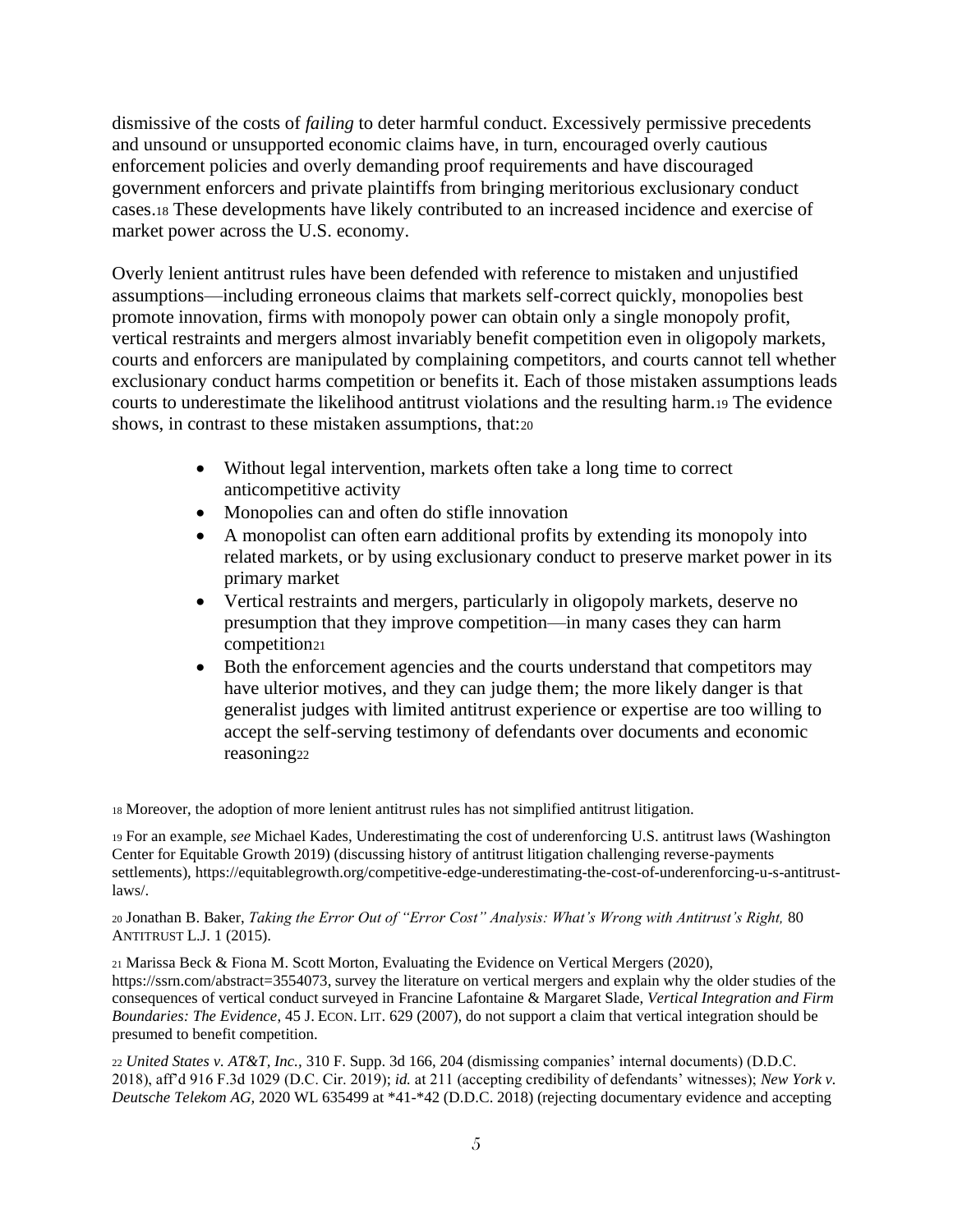In the next two sections, we identify specific problems with antitrust statutes and precedents involving monopolization and mergers that Congress could usefully address. We also point out ways the institutional structure of antitrust enforcement could be improved to enhance enforcement.

# **Legal Rules**

The antitrust case law recognizes that anticompetitive exclusion, by a dominant firm or otherwise, is a serious problem when demonstrated.<sup>23</sup> The prohibitions against anticompetitive mergers are also well-established.

The courts nonetheless have thrown up inappropriate hurdles that limit the practical scope of the antitrust laws' application to anticompetitive exclusionary conduct, including monopolization, and to anticompetitive mergers. As Howard Law Professor Andrew Gavil explains with respect to the monopolization statute, "Section 2 [of the Sherman Act] has been largely circumscribed to the point where major government prosecutions are rare, and few private challenges succeed."<sup>24</sup>

<span id="page-5-1"></span><span id="page-5-0"></span>Over time, the courts have become hospitable to horizontal mergers in all but the most concentrated oligopoly markets, leading government enforcers to do the same.<sup>25</sup> Over the past two decades, the courts have generally decided litigated merger cases in favor of government enforcers,<sup>26</sup> but troubling aspects of the reasoning in four very recent government merger

self-interested testimony of defendants). Other courts have questioned the credibility of defendant witnesses, *e.g.,*  U.S. v. Sabre Corp., 2020 WL 1855433 (D. Del. 2020), and the Supreme Court has cautioned against uncritical judicial acceptance of defendant witness testimony in antitrust cases. United States v. Gypsum Co., 333 U.S. 364, 396 (1948) ("Where such testimony is in conflict with contemporaneous documents, we can give it little weight, particularly when the crucial issues involve mixed questions of law and fact. Despite the opportunity of the trial court to appraise the credibility of the witnesses, we cannot under the circumstances of this case rule otherwise than that Finding 118 is clearly erroneous."). We are concerned that some judges, in making credibility determinations, may be improperly influenced by the erroneous assumption that the enforcement agencies systematically bring cases at the instigation of rivals, which may be inefficient or unsuccessful, seeking to manipulate the judicial system for their private advantage. Baker, *supra* not[e 20](#page-4-0) at 25-29. More generally with respect to monopolization, excluded fringe and potential rivals to dominant firms are systematically disadvantaged by the litigation process, biasing judicial outcomes to favor dominant firms. Erik Hovenkamp & Steven C. Salop, Asymmetric Stakes in Antitrust Litigation (Working Paper 2020), https://ssrn.com/abstract=3563843. In general, dominant firms have more to gain by defending their profits from exercising market power than small rivals have to gain by protecting their ability to earn (smaller) competitive profits.

<sup>23</sup> Baker, *supra* note [9](#page-2-2) at 535-43.

<sup>24</sup> Andrew Gavil, Competitive Edge: Crafting a monopolization law for our time, (March 27, 2019), https://equitablegrowth.org/competitive-edge-crafting-a-monopolization-law-for-our-time/.

<sup>25</sup> *See* William E. Kovacic, *Assessing the Quality of Competition Policy: The Case of Horizontal Merger Enforcement*, 5 COMPETITION POL'Y INT'L 129, 143-44 (2009) (describing the relaxation of the threshold number of significant post-merger competitors prompting agency scrutiny of horizontal mergers from the 1960s through the 2000s, influenced by changing judicial standards); JOHN KWOKA, MERGERS, MERGER CONTROL, AND REMEDIES 24- 33 (2015) (describing changes over time in the likelihood of FTC enforcement by concentration level).

<sup>26</sup> This success rate may reflect overly cautious case selection by enforcers too concerned with litigation risk and is unlikely to reflect a change in the judicial attitude toward mergers generally. An unsuccessful Justice Department merger challenge on a unilateral effects theory in 2004 likely discouraged that agency from litigating again under that theory for nearly a decade. The high agency success rate may also reflect a willingness of some merging firms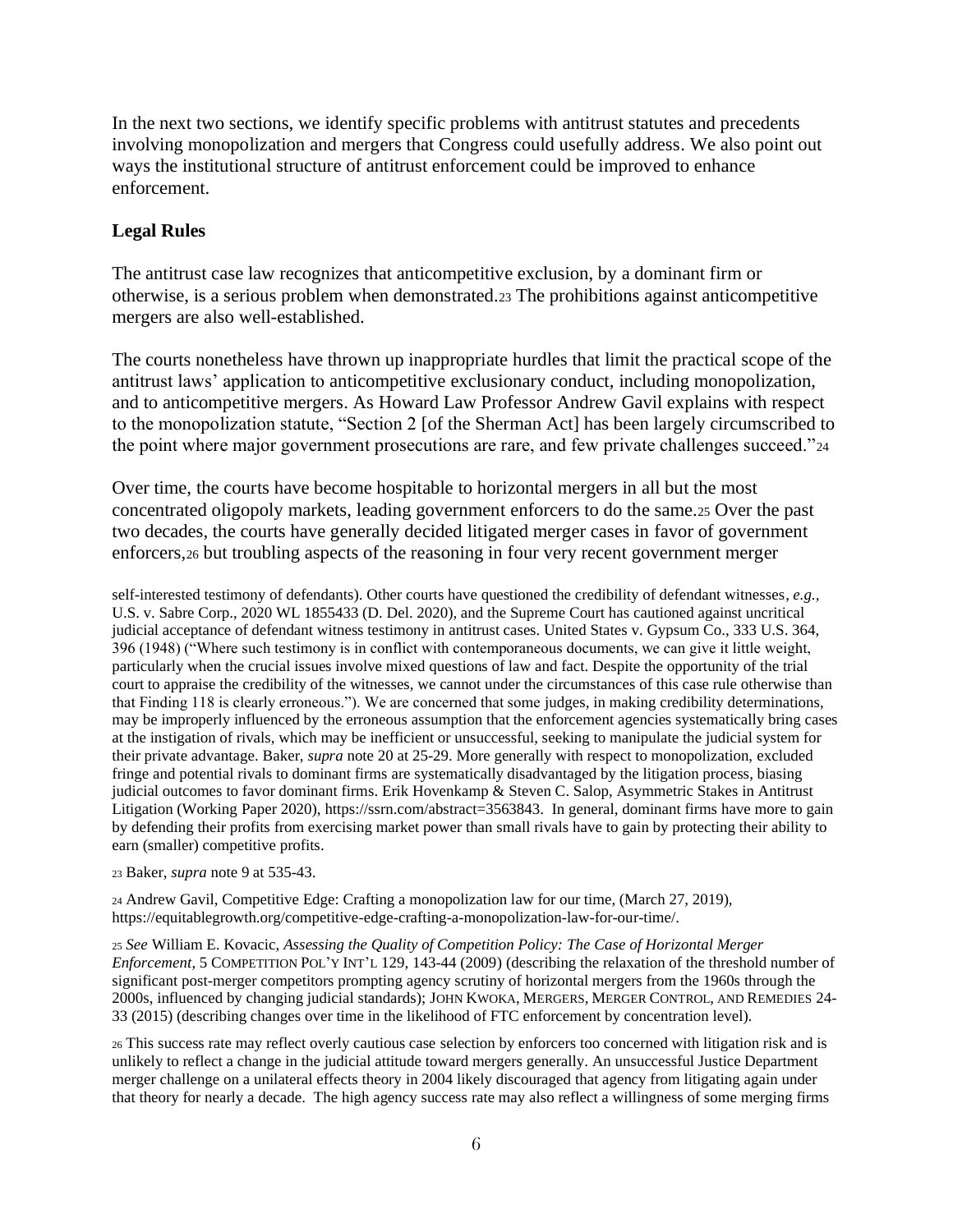losses—three of which involve digital markets27—call into question whether the courts can be relied upon to evaluate mergers appropriately to protect competition, both generally and in the digital markets of particular concern to the Committee.

We divide the legal hurdles into three categories: those mainly restricting exclusionary conduct cases, those mainly restricting merger cases, and those importantly restricting both. Although this list is not exhaustive (there are other legal hurdles we have not mentioned) we see these errors as particularly important.

#### Exclusionary Conduct

Several legal developments limit meritorious cases challenging exclusionary conduct that harms competition.<sup>28</sup>

- <span id="page-6-0"></span>• Courts have nearly eliminated challenges to unilateral refusals to deal29 and predatory pricing claims.<sup>30</sup>
- The courts have created a gap between Sections 1 and 2 of the Sherman Act that insulates anticompetitive single-firm, exclusionary-conduct from condemnation when the excluding firms do not satisfy the high market share threshold that courts usually employ for establishing monopoly power in a monopolization case

to litigate even when they are likely to lose, as the firms may choose to do when they perceive a large private benefit of winning. When the agencies spend resources on those cases, they cannot take on more aggressive challenges.

<sup>27</sup> Government enforcers lost merger challenges in three digital market cases. *United States v. AT&T, Inc.*, 310 F. Supp. 3d 166 (D.D.C. 2018), *aff'd* 916 F.3d 1029 (2019); *New York v. Deutsche Telekom AG,* 2020 WL 635499 (D.D.C. 2018); *U.S. v. Sabre Corp*., 2020 WL 1855433 (D. Del. 2020). They also lost a merger challenge in *Federal Trade Commission v. RAG-Stiftung*, 2020 WL 532980 (D.D.C. 2020).

<sup>28</sup> The Anticompetitive Exclusionary Conduct Prevention Act of 2020, S.3426, 116th Cong. addresses some of these problems. This statement focuses on the adequacy of legal rules and institutions, and not specific legislative proposals for reform.

<sup>29</sup> *Trinko,* 540 U.S. 398 at 407-08 (explaining that the Court is "very cautious" in recognizing exceptions to a firm's unilateral right to refuse to deal with rivals, and terming the holding in *Aspen Skiing* as a "limited exception" that is "at or near the outer boundary" of Section 2 enforcement). *See also Pacific Bell Telephone Co. v. linkLine Communications, Inc.*, 555 U.S. 438, 448-51 (2009)*; Novell, Inc. v. Microsoft Corp*., 731 F.3d 1064, 1072-73 (10th Cir. 2013) (Gorsuch, J.) (indicating that "today a monopolist is much more likely to be held liable for failing to leave its rivals alone than for failing to come to their aid" and defending a "presumption of legality" for unilateral conduct). Under today's standards, it is at least questionable whether the government would have been successful in breaking-up AT&T's phone monopoly in the 1980s. Howard Shelanski, *The Case for Rebalancing Antirust and Regulation,* 109 MICH. L. REV. 683, 684 (2011).

<sup>30</sup> *Brooke Group Ltd. v. Brown & Williamson Tobacco Corp*., 509 U.S. 209, 223 (1993) (asserting that permitting predatory pricing enforcement based on above cost prices would create "intolerable risks of chilling legitimate pricecutting"); *id.* at 227 (expressing skepticism about the difficulty of establishing below-cost pricing and recoupment); *id.* at 227 (rejecting a finding of likelihood of recoupment on the facts, colored by the "general implausibility" of predatory pricing, without considering the possibility recognized in the economics literature that predators could recoup in multiple markets other than the one where predation occurred). *See* C. Scott Hemphill & Philip J. Weiser,

*Beyond Brooke Group: Bringing Reality to the Law of Predatory Pricing*, 127 YALE L. J. 2048, 2049 (2018) (describing "serious criticism" of both the below-cost pricing requirement and recoupment requirement for predatory pricing).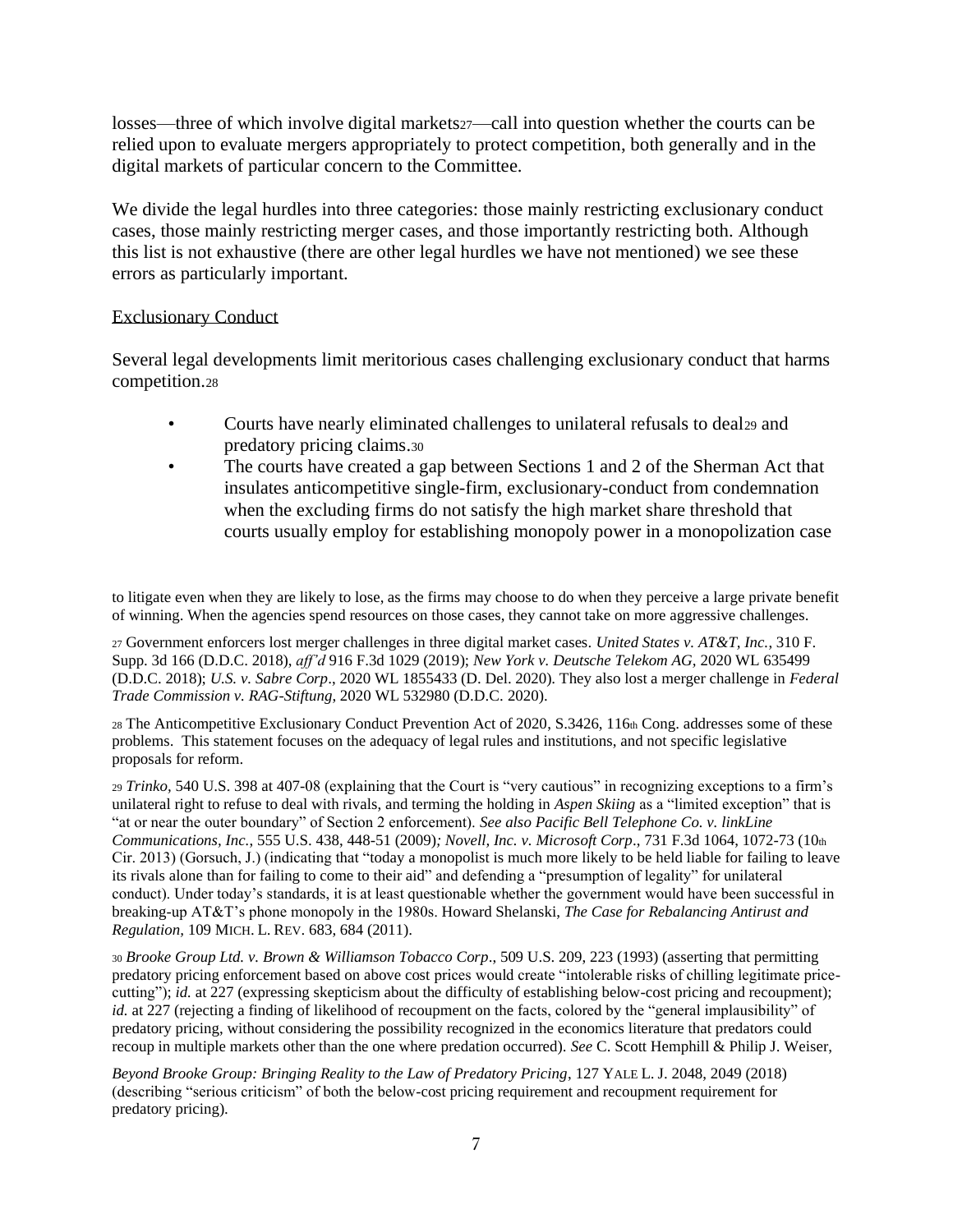<span id="page-7-2"></span><span id="page-7-0"></span>or establishing dangerous probability of success for attempted monopolization (including monopoly leveraging).<sup>31</sup>

The U.S. Supreme Court has been too willing to presume that monopolies promote innovation, failing to recognize that because monopolies gained or maintained through exclusionary conduct push other innovators out of the market, those monopolies are much more likely to diminish than to increase innovation overall.<sup>32</sup>

Multiple legal developments have unnecessarily and without adequate economic justification increased the burden on plaintiffs to prove meritorious exclusionary conduct cases.

- Plaintiffs challenging the conduct of transaction platforms face unnecessary demands in proving their cases, and when creating this problem, the Supreme Court exacerbated it by not clearly specifying the limits of the transaction platform category.<sup>33</sup>
- <span id="page-7-1"></span>• The Supreme Court has suggested that proof of anticompetitive effects requires the demonstration of a reduction in output, even though a reduction in output may be more difficult to prove than an increase in price, and even though it is not necessary for conduct to harm competition among platforms.<sup>34</sup>
- Courts have treated exclusionary vertical conduct as presumptively procompetitive, even in settings such as oligopoly markets and markets with dominant firms where it is well-established that vertical restraints can harm competition, with the practical effect of raising the plaintiff's burden.<sup>35</sup>
- In some cases, courts decline to condemn exclusionary conduct that harms competition on balance if the conduct benefits competition in any way, or

<sup>31</sup> *Spectrum Sports, Inc. v. McQuillan*, 506 U.S. 447, 456 (1993). *See also Verizon Communications Inc. v. Law Offices of Curtis V. Trinko, LLP*, 540 U.S. 398 (2004). *See generally* Gavil, *supra* not[e 24.](#page-5-0) Courts often require a 70% share for finding monopoly power in a monopolization case, and a 50% share with a prospect of achieving a 70% share for finding dangerous probability of success in an attempted monopolization case. ANDREW I. GAVIL, WILLIAM E. KOVACIC, JONATHAN B. BAKER & JOSHUA D. WRIGHT, ANTITRUST LAW IN PERSPECTIVE: CASES, CONCEPTS AND PROBLEMS IN COMPETITION POLICY 640 (3d ed. 2017).

<sup>32</sup> *See Trinko*, 540 U.S. 398 at 407 (construing the Sherman Act to "safeguard the incentive to innovate" by firms exercising monopoly power). The Court does not appear to recognize, as discussed *supra* note [3](#page-1-1) and accompanying text, that competition generally spurs innovation and productivity while market power gained through exclusionary conduct inhibits it.

<sup>33</sup> *Ohio v. American Express Co*., 138 S.Ct. 2274, 2285 n.7, 2287 (2018) (requiring plaintiffs to prove that a vertical restraint imposed by a transaction platform harms competition in a market encompassing both sides of the platform, and rejecting proof by direct evidence by requiring market definition to evaluate defendant market power). *See*  Michael L. Katz, *Ohio v. American Express: Assessing the Threat to Antitrust Enforcement*, 3:2 CPI ANTITRUST CHRONICLE (June 2019) (describing adverse consequence threatened by the Court's vague definition of transaction platform).

<sup>34</sup> *American Express*, 138 S.Ct. at 2288. *See generally*, Michael L. Katz & A. Douglas Melamed, Competition Law as Common Law: American Express and the Evolution of Antitrust (U. Penn. L. Rev, forthcoming) (explaining why output is a poor proxy for economic welfare in platform antitrust cases). The discussion of this point in *American Express* does not appear to be limited to evaluating the conduct of transaction platforms.

<sup>35</sup> *See* Gavil et al., *supra* not[e 31,](#page-7-0) at 913-15. *Cf. American Express*, 138 S. Ct. at 2297 (Breyer, J., dissenting) (indicating that the majority "seems categorically to exempt vertical restraints from the ordinary "rule of reason" analysis that has applied to them since the Sherman Act's enactment in 1890").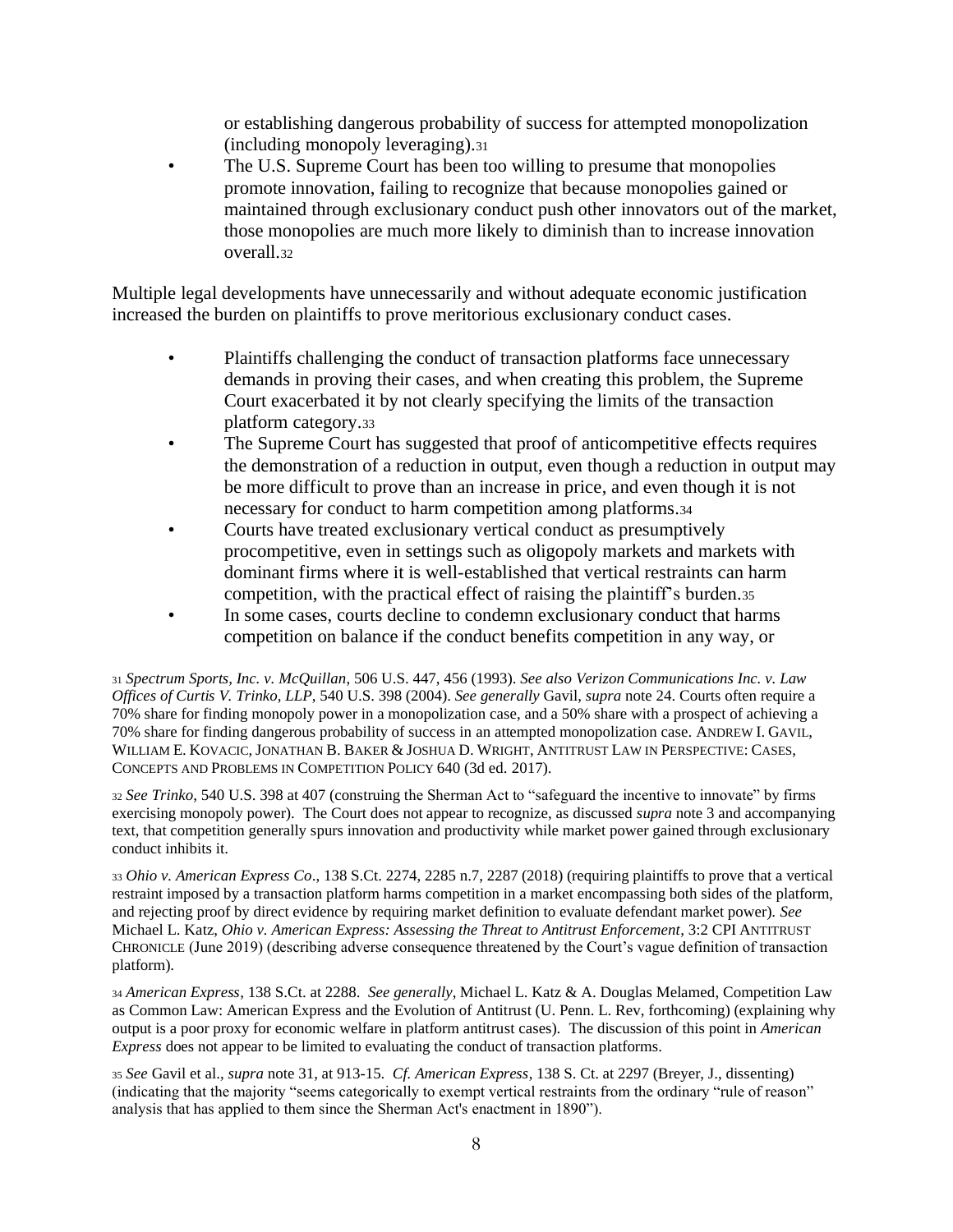plausibly could do so, regardless of the magnitude of the competitive benefit,<sup>36</sup> either on the ground that any justification is sufficient or by applying analytical approaches for evaluating reasonableness in ways that have the same practical effect.<sup>37</sup>

#### Mergers

Various legal developments limit the success of meritorious merger challenges and the willingness of plaintiffs to bring such cases.

- Plaintiffs face a higher practical burden when challenging anticompetitive horizontal mergers because the structural presumptions has been eroded by the courts,<sup>39</sup> effectively insulating horizontal mergers from challenge in markets with more than a handful of rivals.<sup>40</sup>
- Courts have, in some cases, been wary of finding anticompetitive effects that are (and perhaps must be) demonstrated primarily or entirely with qualitative evidence, such as a reduction in potential competition or innovation.<sup>41</sup>

<sup>36</sup> *See American Express*, 138 S. Ct. at 2284 (explaining that under the rule of reason, if defendant successfully demonstrates a procompetitive rationale for a restraint, defendant prevails (without comparing harms and benefits) unless plaintiff can show that the efficiencies can reasonably be achieved through less anticompetitive means); *Novell*, 731 F.3d at 1072 (defining anticompetitive conduct in a monopolization case by asking "whether, based on the evidence and experience derived from past cases, the conduct at issue before us has little or no value beyond the capacity to protect the monopolist's market power"); *id.* at 1075 (explaining that in a monopolization case based on a unilateral refusal to deal with a competitor, "the monopolist's conduct must be irrational but for its anticompetitive effect").

<sup>37</sup> *See, e.g., Viamedia, Inc. v. Comcast Corp.* 951 F.3d 429, 461-62 (7th Cir. 2020) (declining to follow *Novell* in employing a standard characterized as "essentially" a "no economic sense" test to the extent that standard precludes comparing competitive harms with competitive benefits). The "no economic sense" standard is controversial even apart from whether courts have applied it properly. *Compare* Steven C. Salop, *Exclusionary Conduct, Effect on Consumers, and the Flawed Profit-Sacrifice Standard*, 73 ANTITRUST L.J. 311 (2006), *and* Andrew I. Gavil, *Exclusionary Distribution Strategies by Dominant Firms: Striking a Better Balance*, 72 ANTITRUST L.J. 3 (2004) *with* A. Douglas Melamed, *Exclusive Dealing Agreements and Other Exclusionary Conduct—Are There Unifying Principles?*, 73 ANTITRUST L.J. 375 (2006), *and* Gregory J. Werden, *Identifying Exclusionary Conduct Under Section 2: The ''No Economic Sense'' Test*, 73 ANTITRUST L.J. 413 (2006).

<sup>38</sup> When courts presume that a horizontal merger harms competition from a significant increase in concentration in a highly concentrated market, they are applying the "structural presumption."

<sup>39</sup> *E.g., United States v. Baker Hughes, Inc*., 908 F. 2d 981, 984 (D.C. Cir. 1990) (describing concentration as simply "a convenient starting point" for a "totality-of-the-circumstances" analysis); *id.* at 991-92 (explicitly disclaiming a requirement that defendants make a "clear showing" to rebut the inference of competitive harm).

<sup>40</sup> *See supra* not[e 25](#page-5-1) and accompanying text.

<sup>41</sup> *E.g., United States v. AT&T Inc.,* 310 F. Supp. 3d 161, 242-49 (D.D.C. 2018), *aff'd* 916 F.3d 1029 (D.C. Cir. 2019) (rejecting theory that merger would stifle innovation from virtual cable providers); ; *Federal Trade Commission\v. v. Steris*, 133 F. Supp.3d 962, 978 (N.D. Ohio 2015) (requiring government to prove that, absent the merger, the potential competitor "probably would have entered" the market).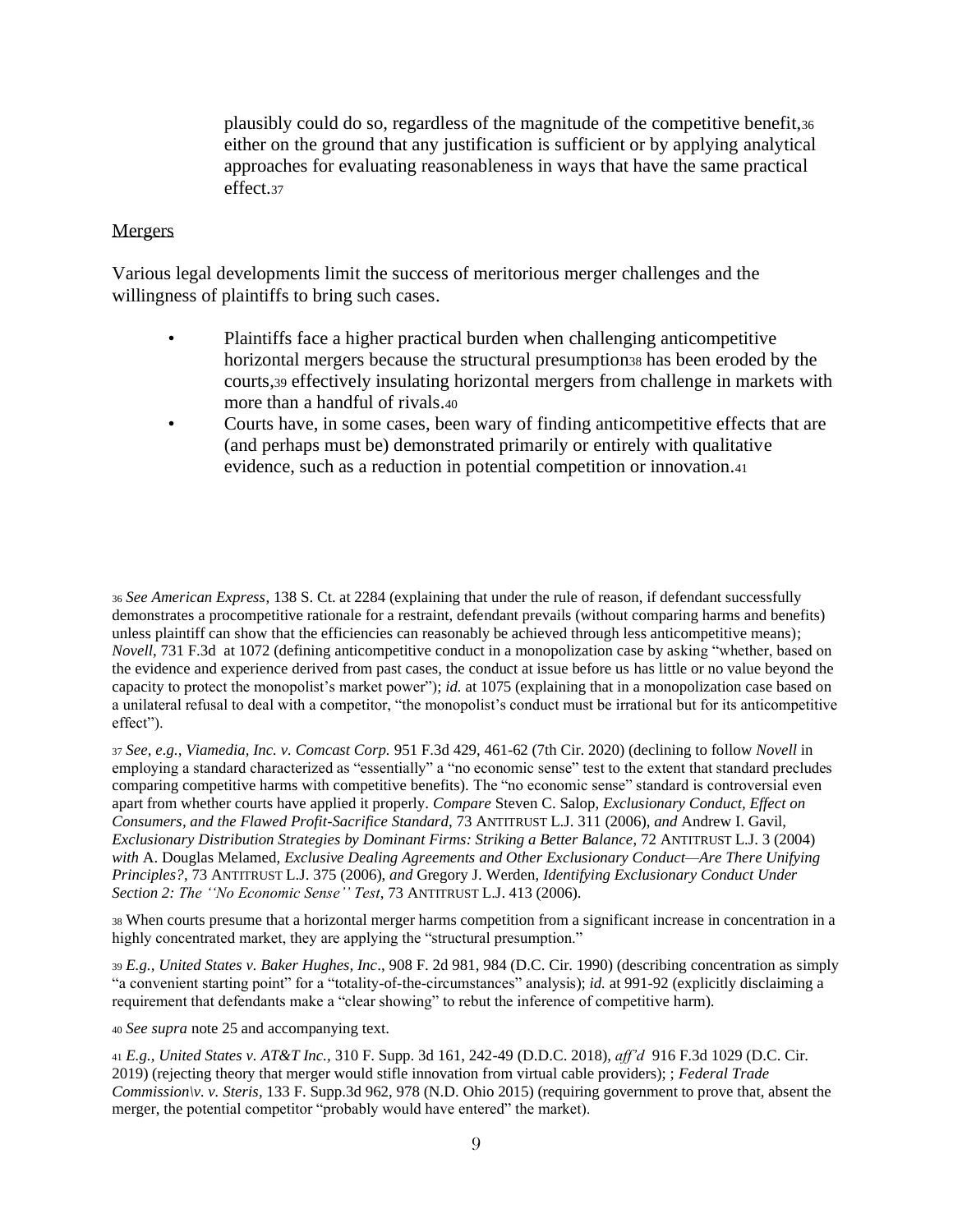- Courts have, in some cases, raised the practical burden on plaintiffs challenging anticompetitive mergers by accepting self-interested testimony of defendants' executives inconsistent with economic reasoning and documentary evidence.<sup>42</sup>
- Courts have insulated acquisitions of potential rivals by dominant firms from challenge by limiting such cases to acquisitions of firms that demonstrably plan to enter the market in which the acquiring firm competes within a relatively short period of time.<sup>43</sup>
- Courts have further insulated acquisitions of potential rivals by dominant firms from challenge by interpreting the Clayton Act not to reach acquisitions when the likelihood of competitive success for the acquired firm is less than 50 percent, regardless of the size of the potential competitive benefit from that success.<sup>44</sup>
- <span id="page-9-0"></span>The market definition rules governing transaction platforms in the wake of a recent Supreme Court decision involving vertical restraints45 have been interpreted to bar a challenge to a transaction platform's acquisition of a nonplatform rival.<sup>46</sup>

## Exclusionary Conduct and Mergers

Other legal developments limit both meritorious exclusionary conduct and merger cases.

- Courts have discouraged meritorious challenges to exclusionary vertical conduct, including vertical mergers, by systematically favoring defendants in vertical restraints litigation.<sup>47</sup>
- The Supreme Court has suggested that market definition is required, and direct evidence is insufficient for proving market power, in exclusionary vertical restraints cases.<sup>48</sup>

<sup>42</sup> *See, e.g.,* Brief for 27 Antitrust Scholars as Amici Curiae in Support of Neither Party, *United States v. AT&T*, 916 F.3d 1029 (D.C. Cir. 2019) (No. 18-5214). *See also supra* note [22.](#page-4-1)

<sup>43</sup> *E.g., FTC v. Steris Corp*., 133 F. Supp. 3d 962 (N.D. Ohio 2015). *Cf.* Darren Bush & Salvatore Massa, Rethinking the Potential Competition Doctrine, 4 Wis. L. Rev. 1035 (2004) (arguing for resurrecting the potential competition doctrine).

<sup>44</sup> Doni Bloomfield, Getting to "May Be": Probability, Potential Competition, and the Clayton Act (unpublished manuscript 2020). *Cf.* Report of the Digital Competition Expert Panel, Unlocking digital competition 100-101 (2019) (recommending "balance of harms" approach), https://www.gov.uk/government/publications/unlockingdigital-competition-report-of-the-digital-competition-expert-panel. These legal rules also make it difficult for enforcers to challenge and deter serial acquisitions, no single one of which meets today's demanding standards but which collectively eliminate competition.

<sup>45</sup> *Ohio v. American Express Co*., 138 S.Ct. 2274 (2018).

<sup>46</sup> *U.S. v. Sabre Corp.,* 2020 WL 1855433 (D. Del. 2020). *See* Randy M. Stutz, We've Seen Enough: It Is Time to Abandon Amex and Start Over on Two-Sided Markets (Am. Antitrust Inst. 2020), https://www.antitrustinstitute.org/work-product/aai-says-its-time-to-cancel-amex-sabre-farelogix-opinion-makes-amockery-of-market-definition/.

<sup>47</sup> *See, e.g.,* Douglas H. Ginsburg, *Vertical Restraints: De Facto Legality Under the Rule of Reason*, 60 ANTITRUST L.J. 67 (1991).

<sup>48</sup> *Supra* note [33.](#page-7-1)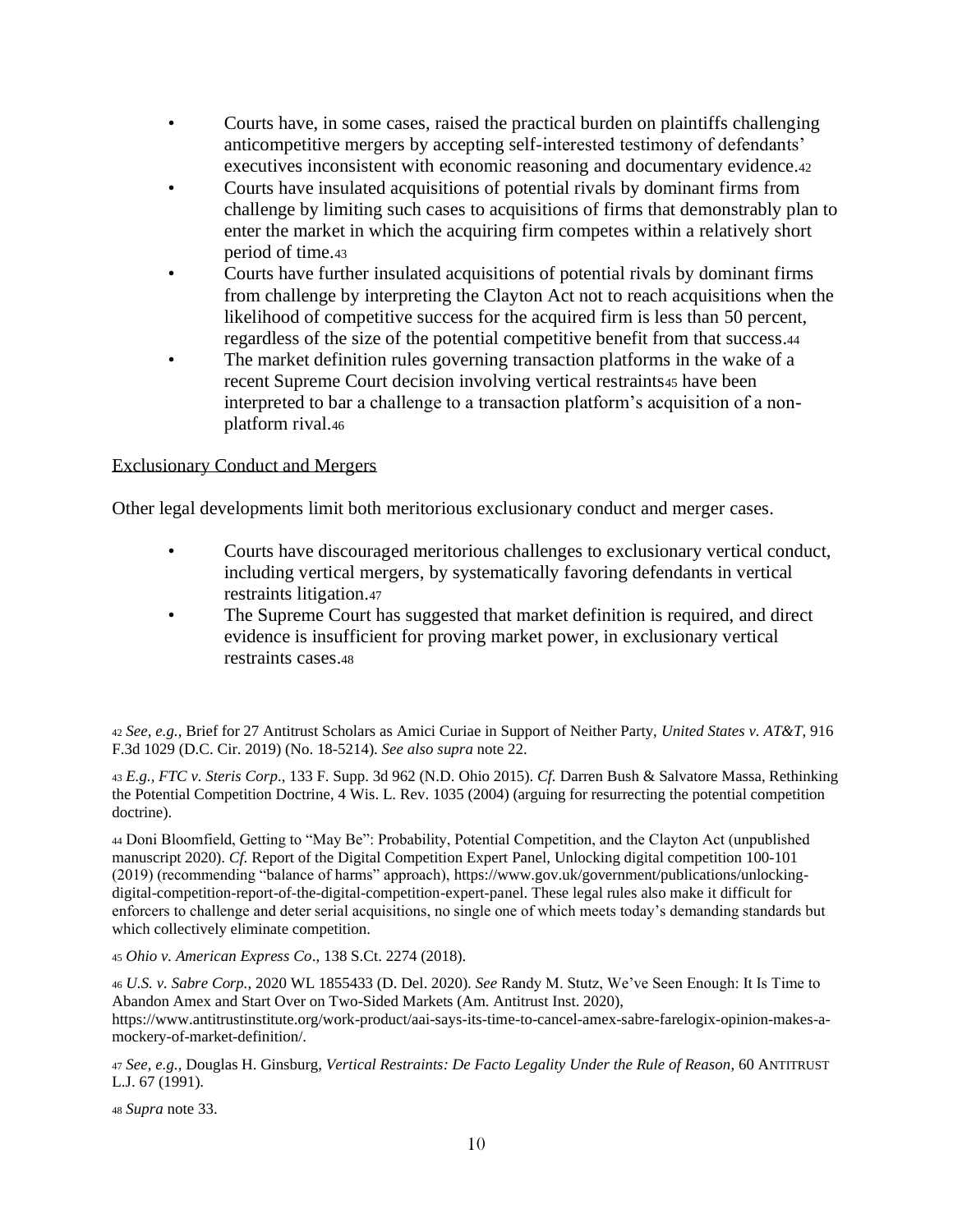- Courts have expanded their ability to grant defendants immunity from the antitrust laws.<sup>49</sup>
- <span id="page-10-0"></span>• Courts increasingly view an industry's technological progress, with products improving and output increasing over time, as justification for declining to find an antitrust violation,<sup>50</sup> without always asking whether the industry would perform even better were competition not impeded by the challenged conduct.<sup>51</sup>

### Consequences for Competition and Antitrust in Digital Markets

While these troubling judicial rules and decisions impede effective antitrust enforcement generally, they do so particularly with respect to protecting competition in the digital marketplace. Anticompetitive harm in these markets will often involve eliminating nascent or potential competitors, diminishing quality, or suppressing innovation—all of which are precisely the areas where courts have expressed skepticism. In many cases, current legal doctrine will give dominant platforms the effective license to harm competition by engaging in unilateral refusals to deal, predatory pricing, and exclusionary vertical conduct.

Beyond the specific hurdles that limit refusal-to-deal and predatory pricing claims,<sup>52</sup> some courts require the plaintiff to prove that the exclusionary conduct has literally no actual or plausible benefit to competition. And the Supreme Court has at least suggested that a plaintiff must demonstrate an output reduction to prove anticompetitive effects and cannot rely exclusively on direct evidence to prove market power. Collectively these rules promise to raise substantially the practical burden faced by plaintiffs seeking to challenge anticompetitive exclusionary conduct by platforms, thereby diminishing deterrence of anticompetitive conduct.<sup>53</sup>

In addition, platforms may acquire nascent rivals with only limited concern for antitrust challenge. These acquisitions eliminate firms that could someday offer products or services in direct competition with those sold by incumbent firms. The acquired firms might, for example, already have such products under development, have R&D efforts underway to create such

<sup>49</sup> *Credit Suisse Secs. (USA) LLC v. Billing*, 551 U.S. 264 (2007) (upholding dismissal of proposed class action because the securities laws implicitly precluded the application of the antitrust laws to the alleged conduct). *See* Howard Shelanski, *Antitrust and Deregulation*, 127 YALE L. J. 1922, 1943 (2018) (explaining that *Credit Suisse* "went beyond prior implied immunity cases to establish a rule that blocks some claims even when they rely on legitimate antitrust principles, are consistent with securities laws, and, correctly read, would not interfere with the applicable regulatory scheme").

<sup>50</sup> *See New York v. Deutsche Telekom AG*, 2020 WL 635499 at \*46 (D.D.C. 2018) (observing that "[s]everal federal courts have recognized that certain markets should be characterized as dynamic by reason of constant innovation and other rapid changes, and that analysis of antitrust effects of specific transactions in such markets warrants more particularized consideration than courts accord under traditional economic analysis, to that extent counseling greater caution in judicial intervention").

<sup>51</sup> *Cf.* Giulio Federico, Fiona Scott Morton & Carl Shapiro, *Antitrust and Innovation: Welcoming and Protecting Disruption*, *in* 20 INNOVATION POLICY AND THE ECONOMY 125, 155-56 (Josh Lerner & Scott Stern, eds. 2020) (discussing the "fallacy" of inferring the absence of exclusionary conduct from the presence of market improvements).

<sup>52</sup> *Supra* notes [29](#page-6-0) & [32](#page-7-2) and accompanying text.

<sup>53</sup> In addition, platforms may use arbitration provisions in their contracts with users to insulate themselves from meritorious antitrust cases.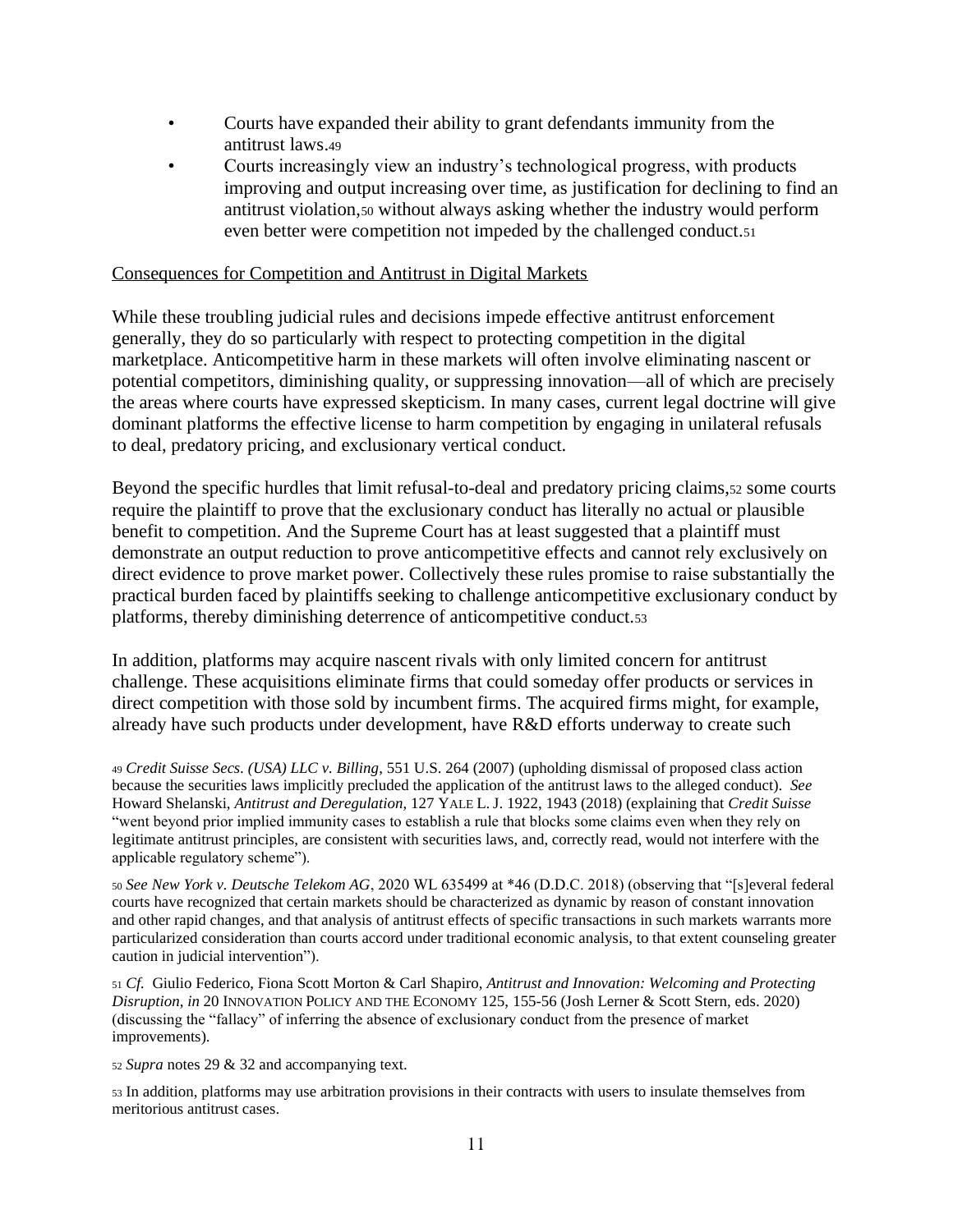products, have the capability to do so, or know the market well through the production of complementary products. But all such acquisitions would be difficult to challenge under current legal doctrine, even where the nascent rival would dramatically disrupt the market and enhance competition substantially if it succeeded.<sup>54</sup>

## **Resources and Institutions**

Our antitrust enforcement institutions, like the courts, need to do more to address the challenge of growing market power in the U.S. economy. One challenge is resources. Between 2008 and 2019, the economy has grown twice as fast as resources provided to the Antitrust Division and the Federal Trade Commission, <sup>55</sup> even as the market power problem has been on the rise. Other enforcers cannot be expected to pick up the slack because most state enforcement agencies are small, and private enforcement has been constrained by Congress and the courts.<sup>56</sup> Limited federal agency resources pose a particular problem for merger enforcement because private plaintiffs and the states rarely find it cost effective to challenge anticompetitive mergers.

At times, moreover, the Department of Justice has abetted a judicial retrenchment in antitrust law governing exclusionary conduct by dominant firms through its guidance and advocacy. One example is the Section 2 report, issued by DOJ near the end of the George W. Bush administration.<sup>57</sup> Among other things, the report suggested that unilateral refusals to deal by dominant firms should be treated as virtually legal per se—thereby encouraging firms to undertake such conduct and courts to permit it, even when competition is harmed.

During the current administration, moreover, the Justice Department has filed amicus briefs advocating a standard for evaluating exclusionary conduct cases that courts have interpreted as insulating that conduct unless plaintiff can prove it has literally no actual or plausible benefit to competition.<sup>58</sup> And DOJ has, through another amicus brief, come close to denying any role for

<sup>54</sup> *Supra* note [44](#page-9-0) and accompanying text.

<sup>55</sup> Kades, *supra* note [11.](#page-2-3) Alternatively, in real terms, "[t]he antitrust enforcement agencies had slightly fewer resources in 2018 (\$471 million) as they did nearly 20 years earlier, in 2001 (\$491 million). *Id.* at Fig. 11. Congress, at the request of this committee, did increase FTC appropriations by \$40 million dollar for fiscal year 2020.

<sup>56</sup> One constraint on private enforcement is a Supreme Court decision allowing firms to require by contract separate arbitration for each individual plaintiff. *Am. Express Co. v. Italian Colors Rest.* 570 U.S. 228 (2013). They also include decisions raising barriers to class actions. *E.g., Comcast Corp. v. Behrend,* 569 U.S. 27 (2013).

<sup>57</sup> U.S. DEP'T OF JUSTICE, COMPETITION AND MONOPOLY:SINGLE-FIRM CONDUCT UNDER SECTION 2 OF THE SHERMAN ACT (2008), www.justice.gov/atr/public/reports/236681.pdf, *withdrawn*, Press Release, U.S. Dep't of Justice, Justice Department Withdraws Report on Antitrust Monopoly Law (May 11, 2009), https://www.justice.gov/opa/pr/justice-department-withdraws-report-antitrust-monopoly-law. This report was not joined by the FTC and it was withdrawn at the start of the Obama administration.

<sup>58</sup> *E.g.,* Brief for the United States as Amicus Curiae in Support of Neither Party at 15, *Viamedia, Inc. v. Comcast Corp.* 951 F.3d 429, 461-62 (7th Cir. 2020), https://www.justice.gov/atr/case/viamedia-inc-v-comcast-corp-et-al (advocating that the court "follow *Novell* and hold that satisfying the "no economic sense" test is necessary to bring a Section 2 refusal-to-deal case" because that test "helps ensure that a refusal to deal with a competitor does not violate Section 2 if 'valid business reasons exist for that refusal.'").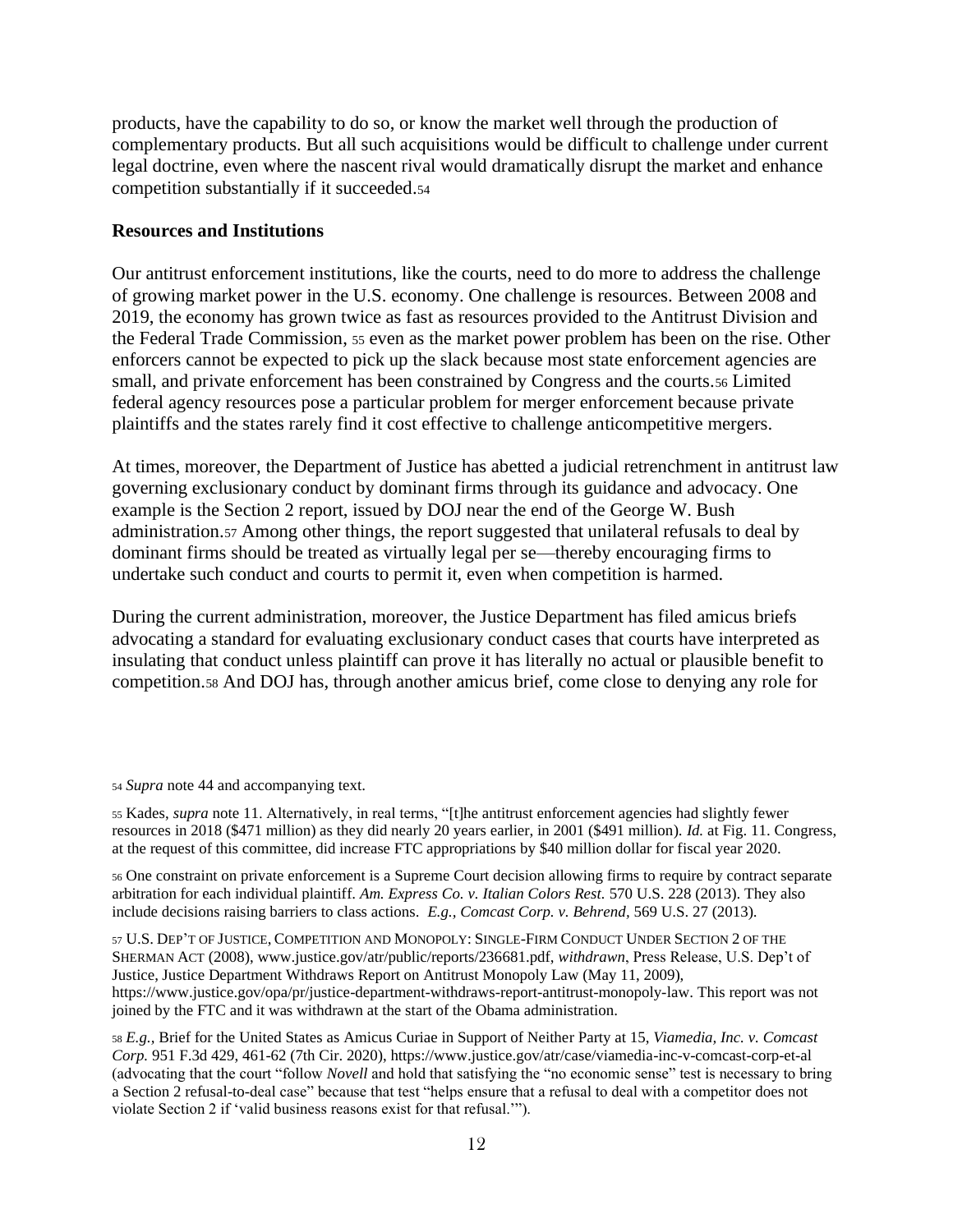antitrust enforcement when firms contributing patents to industry standards are found to monopolize markets by evading a commitment to license on reasonable terms.<sup>59</sup> In both settings, DOJ's amicus briefs encouraged courts to adopt legal rules that would raise barriers to plaintiffs seeking to prove meritorious cases. To take its position in the case involving maintenance of monopoly by evading a licensing commitment and excluding rivals, the Justice Department undertook an unusual and uncompelled intervention in an appeal of an FTC enforcement action after the Federal Trade Commission had prevailed in the district court.

Both the Federal Trade Commission and the Justice Department have at times abetted the judicial retrenchment in antitrust law, particularly as it applies to the conduct of high-tech platforms, by declining to challenge (or in some cases even investigate) nearly all of the large number of platform acquisitions of arguably nascent competitors,<sup>60</sup> and declining to challenge platform conduct that has been the subject of enforcement actions by sophisticated competition agencies abroad. Without regard to the merits of any individual decision, this systematic pattern of enforcement avoidance suggests that until now, the agencies have been too cautious in their enforcement posture toward Internet platforms. We hope that recent agency institutional commitments, such as the FTC's creation of the Technology Division and the agencies' public acknowledgement of investigations, presage an increased enforcement effort.

### **The Role of Congress**

To address growing market power, remedy existing competitive problems, and deter new competitive harms, action is required. For the past 40 years, the courts have imposed a policy judgment that is too accommodating to anticompetitive conduct and too dismissive of the harm that conduct can cause. But Congress need not be a silent partner in protecting competition. It can and should revise the antitrust laws so they are no longer inconsistent with modern economic thinking, correct the skewed error cost balance in existing judicial interpretations, and ensure that our antitrust enforcement institutions are properly funded and designed to succeed.

Congress has corrected the trajectory of court decisions in the past. In 1914, amid concerns about the limitations of Sherman Act interpretation and enforcement, Congress strengthened the antitrust laws by enacting the Clayton and Federal Trade Commission Acts. In 1950, through the Cellar-Kefauver Act, Congress closed loopholes in the primary merger control statute, Section 7 of the Clayton Act, and encouraged courts and enforcers to view mergers more skeptically.<sup>61</sup>

<sup>59</sup> Brief of the United States of America as Amicus Curiae in Support of Appellant and Vacatur, *FTC v. Qualcomm Inc.,* 411 F.Supp.3d 658 (N.D. Calif.), *appeal filed and stay granted*, 935 F.3d 752 (9th Cir. 2019), https://www.justice.gov/atr/case-document/file/1199191/download. *See also* Makan Delrahim, Assistant Att'y Gen., Take It to the Limit: Respecting Innovation Incentives in the Application of Antitrust Law (Nov. 10, 2017), https://www.justice.gov/opa/speech/assistant-attorney-general-makan-delrahim-delivers-remarks-usc-gould-schoollaws-center.

<sup>60</sup> *But see* Final Judgment, United States v. Google Inc., No. 1:11-cv-00688 (D.D.C. 2011) (accepting consent settlement resolving competitive issues raised by Google's acquisition of ITA); Press Release, U.S. Department of Justice, Antitrust Division, Yahoo! Inc. and Google Inc. Abandon Their Advertising Agreement (Nov. 5, 1995), https://www.justice.gov/archive/atr/public/press\_releases/2008/239167.htm.

<sup>61</sup> In addition, in 1936 Congress sought to protect rivals and suppliers from the exclusionary consequences of the exercise of market power by supermarkets and other retail chains by enacting the Robinson-Patman Act. *Cf.* Daniel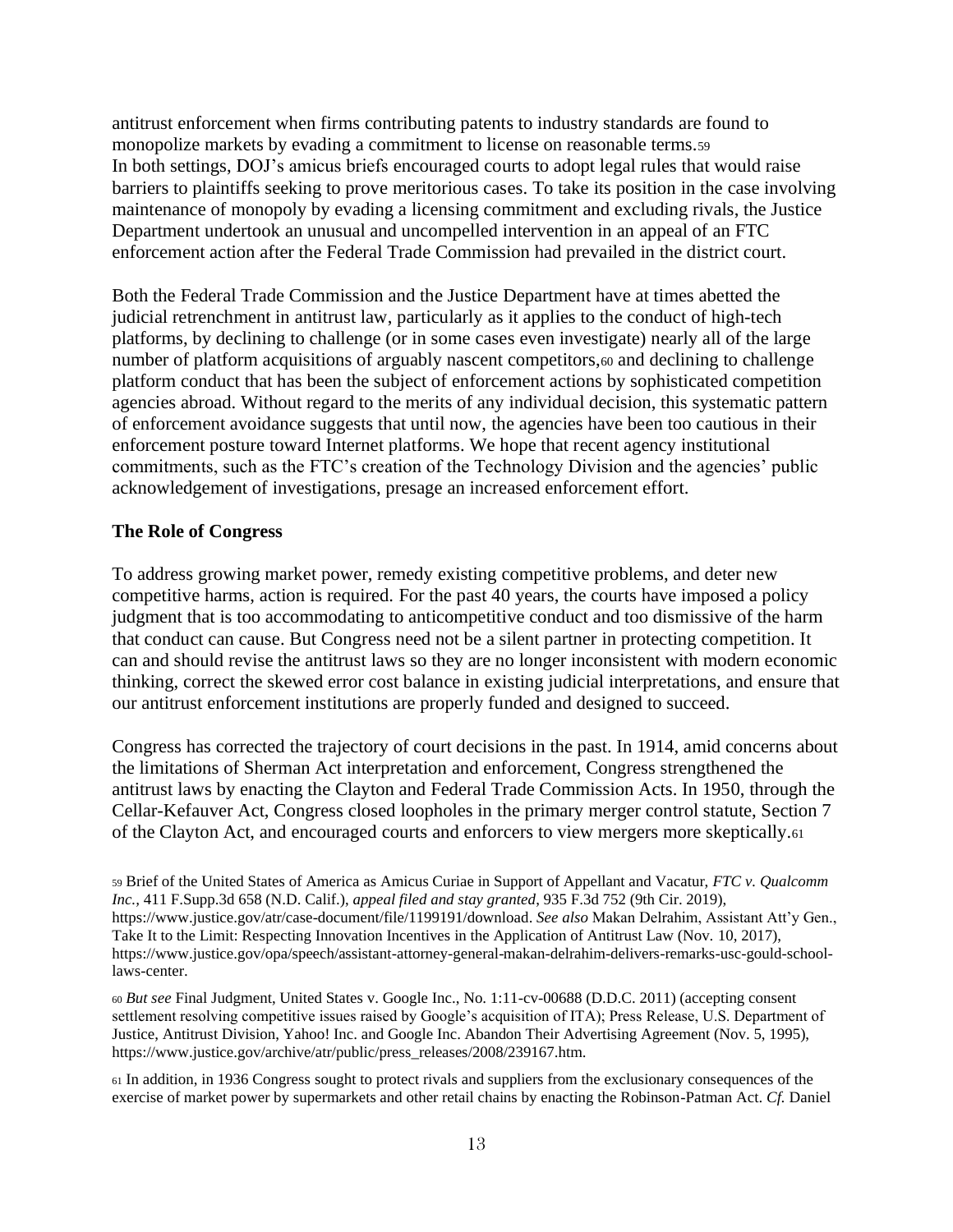Once again, Congress has an historic opportunity to identify adverse trends in judicial interpretation of the antitrust and correct problems—not just by overriding damaging precedents, but also by reshaping the antitrust laws more broadly to enhance deterrence of anticompetitive conduct.

With respect to the Committee's particular interest in protecting and fostering competition among online platforms, a number of reforms could be considered. We do not collectively or unanimously endorse any of these, though some of us have done so in other contexts.

Congress could correct various flawed judicial rules, including those noted above, that inappropriately circumscribe antitrust enforcement.<sup>62</sup> Congress also could act affirmatively to enhance deterrence of anticompetitive conduct, either by amending the existing antitrust statutes or enacting new ones. For instance, Congress could codify that, in an antitrust case, direct proof of anticompetitive effects can satisfy the plaintiff's initial burden, without need for circumstantial proof such as inferences made by defining markets and calculating market shares.<sup>63</sup>

<span id="page-13-0"></span>Congress also could clarify that the antitrust laws protect potential and nascent competition. In addition, Congress might consider legislation allowing plaintiffs to prevail in exclusionary conduct or merger cases by showing that the challenged conduct increases the risk of competitive harm, instead of the current legal standards, which require, in general, a showing that competitive harm is more likely than not. Or Congress could specify presumptions of competitive harm that, for example, would apply in evaluating a dominant firm's exclusionary conduct or acquisitions.<sup>64</sup>

Congress also can enhance the deterrence of anticompetitive exclusion and mergers by increasing enforcement resources, through appropriations, and by increasing penalties. Some of us have proposed still other institutional reforms that Congress might consider, including lowering the threshold for pre-merger notifications to help address insufficient deterrence of anticompetitive acquisitions, particularly by dominant firms acquiring nascent rivals, and creating a specialized trial court for antitrust litigation.<sup>65</sup>

A. Crane, Antitrust Antitextualism, Notre Dame L, Rev. (forthcoming), working paper available at https://ssrn.com/abstract=3561870 (explaining that when the courts have departed from the text and original meaning of the antitrust statutes, they have done so consistently in the direction of reading the antitrust statutes in favor of big business).

<sup>62</sup> *See supra* notes [29](#page-6-0)[-51](#page-10-0) and accompanying text.

<sup>63</sup> For further discussion, see Andrew I. Gavil & Steven C. Salop, Probability, Presumptions and Evidentiary Burdens in Antitrust Analysis: Revitalizing the Rule of Reason for Exclusionary Conduct (U. Penn. L. Rev., forthcoming), working paper available at https://scholarship.law.georgetown.edu/facpub/2218/.

<sup>64</sup> For further discussion of possible presumptions of competitive harm Congress might consider, see Baker, *supra*  not[e 2;](#page-1-0) Jonathan B. Baker, Nancy L. Rose, Steven C. Salop & Fiona Scott Morton, *Five Principles for Vertical Merger Enforcement Policy*, 33 ANTITRUST 12 (2019); Gavil & Salop, *supra,* not[e 63.](#page-13-0)

<sup>65</sup> *See* Stigler Center, *supra* not[e 14,](#page-3-0) Jonathan B. Baker & Fiona Scott Morton, Confronting Rising Market Power (Economists for Inclusive Prosperity Policy Brief, 2019), https://econfip.org/policy-brief/confronting-rising-marketpower/#.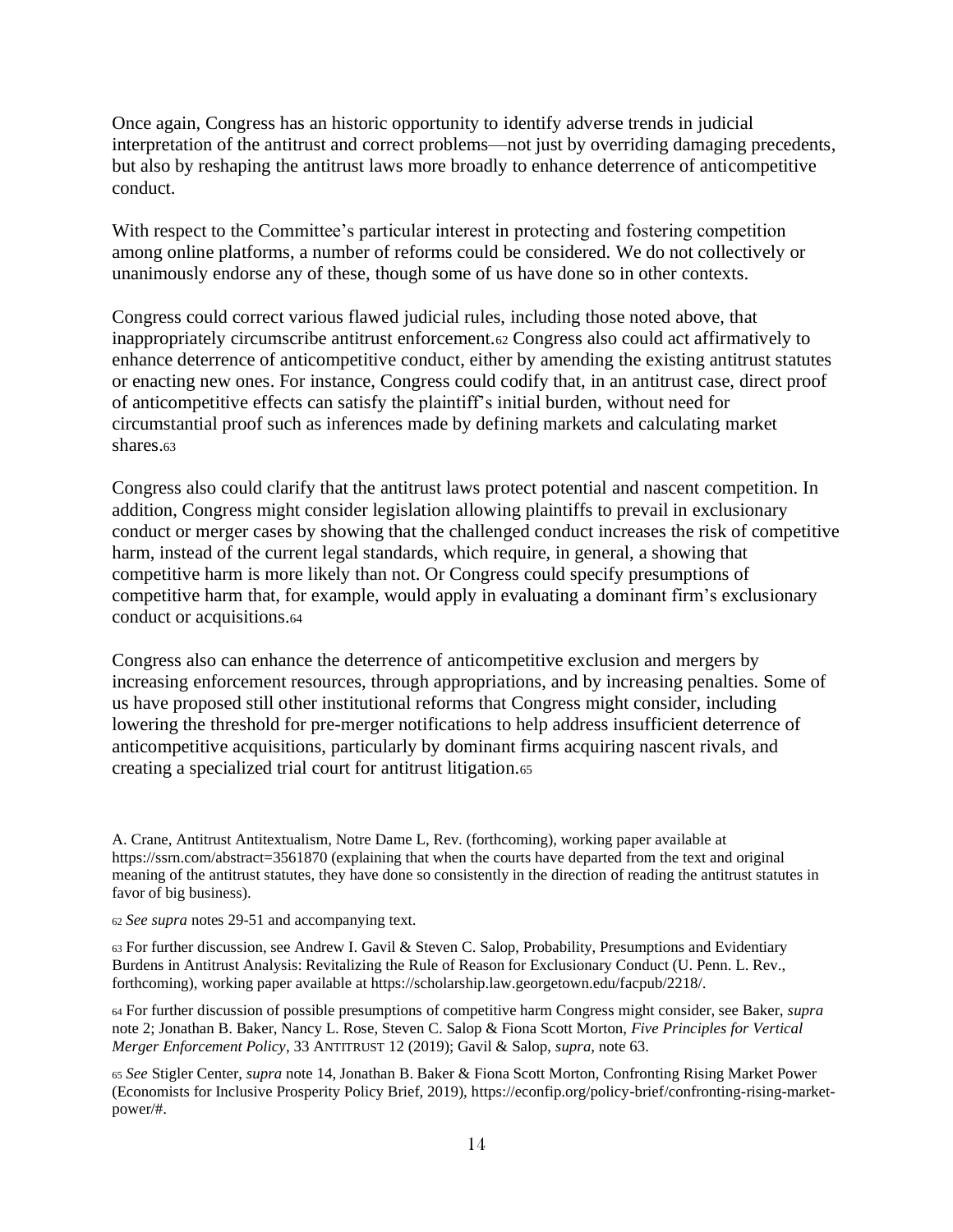We are grateful that the Committee has joined the conversation about how to protect competition in today's U.S. economy, and particularly competition among or on digital platforms. We would be happy to assist the Committee in developing detailed legislative proposals or other initiatives to strengthen the antitrust laws and antitrust enforcement.

Respectfully submitted:<sup>66</sup>

Jonathan B. Baker Research Professor of Law American University Washington College of Law

Andrew I. Gavil Professor of Law Howard University School of Law

Michael Kades Director, Markets and Competition Policy Washington Center for Equitable Growth

Gene Kimmelman Senior Advisor Public Knowledge

Nancy L. Rose Charles P. Kindleberger Professor of Applied Economics Massachusetts Institute of Technology

Fiona M. Scott Morton Theodore Nierenberg Professor of Economics Yale School of Management

Joseph Farrell Professor of Economics, Emeritus University of California, Berkeley

Martin S. Gaynor E.J. Barone University Professor of Economics and Public Policy Carnegie Mellon University

Michael L. Katz Sarin Chair Emeritus in Strategy and Leadership, Haas School of Business Professor Emeritus, Dept of Economics University of California, Berkeley

A. Douglas Melamed Professor of the Practice of Law Stanford Law School

Steven C. Salop Professor of Economics and Law Georgetown University Law Center

Carl Shapiro Professor of the Graduate School Transamerica Chair in Business Strategy Emeritus University of California, Berkeley

<sup>66</sup> We are each joining this statement in our individual capacities and have identified our institutional affiliations for identification purposes only.